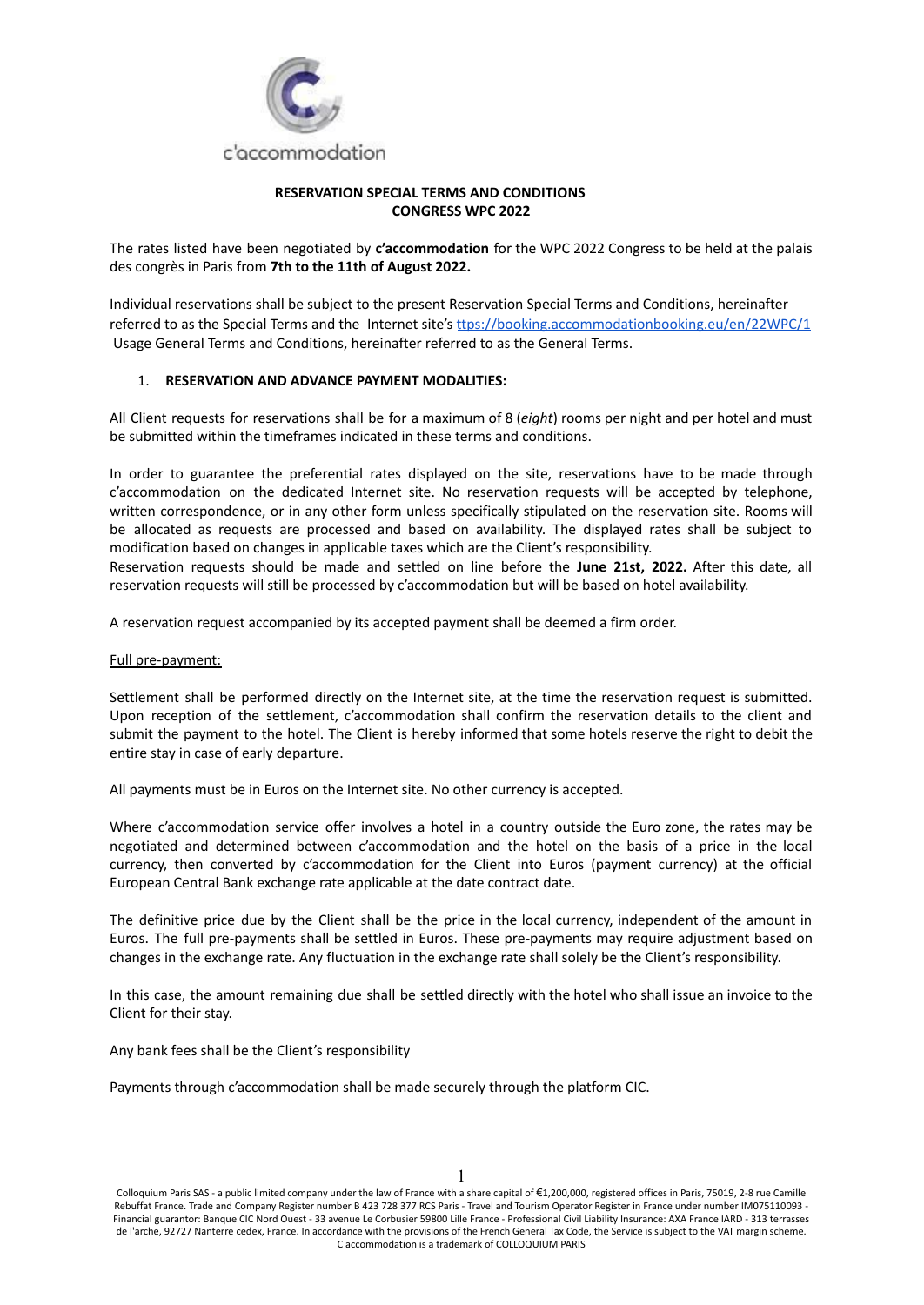

## 2. **CANCELLATION TERMS FOR INDIVIDUAL RESERVATIONS**

Any cancellation, in whole or in part, of the order, i.e. any request to reduce the number of nights reserved in the initial order must be notified in written by the Client to c'accommodation (by letter or e-mail) and shall be ipso jure subject to the following penalties, given that the notification date used to apply the cancellation terms shall be the date the Client's cancellation request is received by c'accommodation:

For any cancellation signified to c'accommodation **before June 21st 2022:** the nights cancelled shall be fully reimbursed by c'accommodation. It is hereby specified that all reimbursements shall be made after the Event.

For any cancellation signified to c'accommodation **after June 21st 2022:** c'accommodation shall definitively retain the deposits paid.

Should the arrival at the hotel be delayed, the nights missed shall not be transposed to the following nights and shall not be reimbursed under any circumstances.

#### **SITE USAGE GENERAL TERMS AND CONDITIONS**

**"Individual Reservations"** shall be understood as any reservation for a maximum of 8 rooms per night and per hotel.

**"Client"** shall be understood as the natural or legal person submitting the reservation request on [https://booking.accommodationbooking.eu/en/21WPC/1](https://booking.accommodationbooking.eu/en/20WPC/1)

**"Services"** shall be understood as the services provided by c'accommodation under the framework of the Contract and detailed in the Special Terms

**"Site"** shall be understood as the website for nights reservation by the Client.

**"Event"** shall be understood as the event (conference, trade show, exhibition, etc.) for which the room reservation has been made.

**"Nights"** shall be understood as the number of rooms reserved multiplied by the number of nights.

**"Room"** shall be understood as any type of room (for example: single, double, triple, twin, suite, apartment, studio, etc.)

#### 1. **Scope**

The present General Terms shall be applicable to individual hotel reservations made on the Site.

#### 2. **Capacity for Making Reservations on the Site**

The Site's purpose is to assist the Client in searching hotel offers and making the appropriate reservations. The Client must be at least 18 years of age, legally capable of signing contracts and using the Site in accordance with these presents.

Except in cases of fraud, for which the Client must provide proof, the Client shall be financially responsible for his actions on the Site. The Client shall guarantee the truth and accuracy of the information he provides to the Site.

Fraudulent use of the Site, or in violation of these presents, shall be sufficient reason to refuse the Client, at any time, access to services provided by c'accommodation.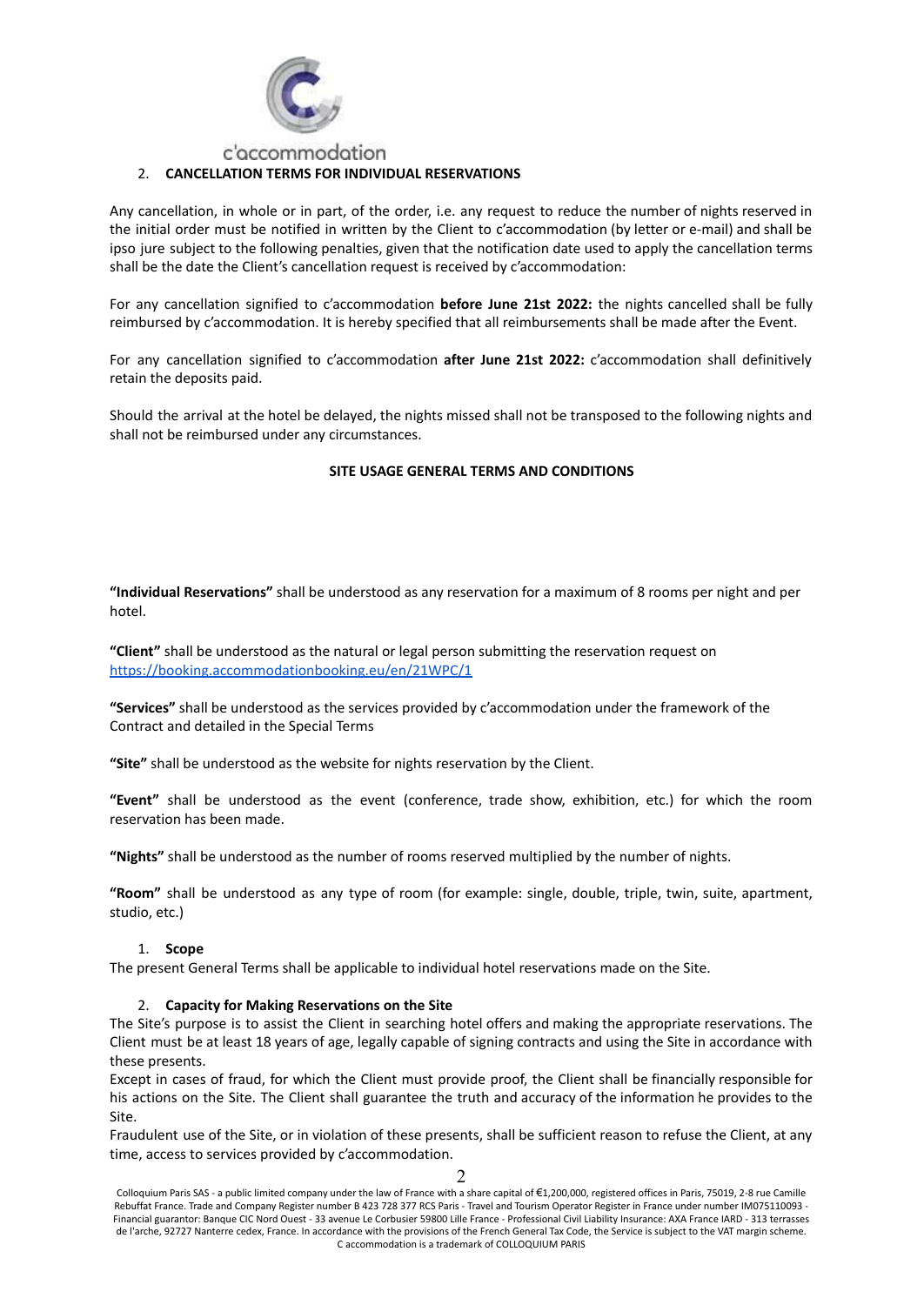

## 3. **Reservation Procedure**

Service reservations are reserved solely for those Clients who have previously become familiar with the present General Terms and the Special Terms in their entirety and have indicated their acceptance by checking the box or clicking the hypertext link provided for this purpose. Failing

such acceptance, continuing the reservation process is technically impossible.

Consequently, finalizing the reservation process on the Site shall be deemed express acceptance by the Client of the present Special Terms and General Terms.

The Contract between c'accommodation and the Client shall be established upon payment on the Site.

A reservation confirmation shall be submitted to the Client by electronic mail. Any changes to the reservation shall be subject to a new confirmation;

## 4. **Room Prices**

The prices shall be established on the basis of currently applicable taxes and fees in the relevant country (VAT and tourist tax) unless otherwise indicated in the Special Terms. For invoicing by the hotel, any changes in taxes and fees as well as the creation or elimination of any taxes or fees, applicable as of the day of service, shall be taken into account. The rates indicated on the Site shall be per room per night. Breakfast may be included in the price, but not necessarily. Any breakfast ordered at the time of reservation shall be automatically invoiced and may not be reimbursed if not consumed.

Extras (bar, laundry, room service, telephone, etc.) shall not be handled or covered by c'accommodation and must be settled directly with the hotel.

Any modification of the reservation entails the invoicing by c'accommodation of the supplementary costs. The amount of these costs by reservation and by modification is specified in the particular conditions.

## 5. **Hotel Categories and Information on the Establishments**

The indicated comfort level attributed to the hotels

included in the description available on the Internet Site corresponds to a rating established in reference to local standards in the host country and may therefore differ from French standards. It is provided for information only.

## 6. **Right of Rescision**

The client is hereby informed that, pursuant to Article L. 121-20-4 of the French Consumer Code, the Services offered by c'accommodation shall not be subject to the Right of Rescission provided for under Articles L 121-20 and following of the French Consumer Code with regards to distance selling.

## 7. **Proof**

It is hereby expressly agreed that, except for an obvious error on behalf of c'accommodation for which the Client shall provide proof, the data retained in c'accommodation and / or the hotels' information system shall constitute probative evidence regarding the reservations made by the Client. The data on computer or electronic media shall constitute valid proof and as such shall be admissible under the same terms and with the same probative force as any document established, received, or retained in writing.

## 8. **Responsibility**

## 8.1 For Site Use

No guarantee shall be provided to the Client regarding:

- the absence of anomalies, errors, or bugs which may affect Site navigation or the implementation of any Site functionalities;
- or the possibility of correcting such anomalies, errors, or bugs;
- or the absence of Site interruptions or breakdowns;

#### 3

Colloquium Paris SAS - a public limited company under the law of France with a share capital of €1,200,000, registered offices in Paris, 75019, 2-8 rue Camille Rebuffat France. Trade and Company Register number B 423 728 377 RCS Paris - Travel and Tourism Operator Register in France under number IM075110093 - Financial guarantor: Banque CIC Nord Ouest - 33 avenue Le Corbusier 59800 Lille France - Professional Civil Liability Insurance: AXA France IARD - 313 terrasses de l'arche, 92727 Nanterre cedex, France. In accordance with the provisions of the French General Tax Code, the Service is subject to the VAT margin scheme. C accommodation is a trademark of COLLOQUIUM PARIS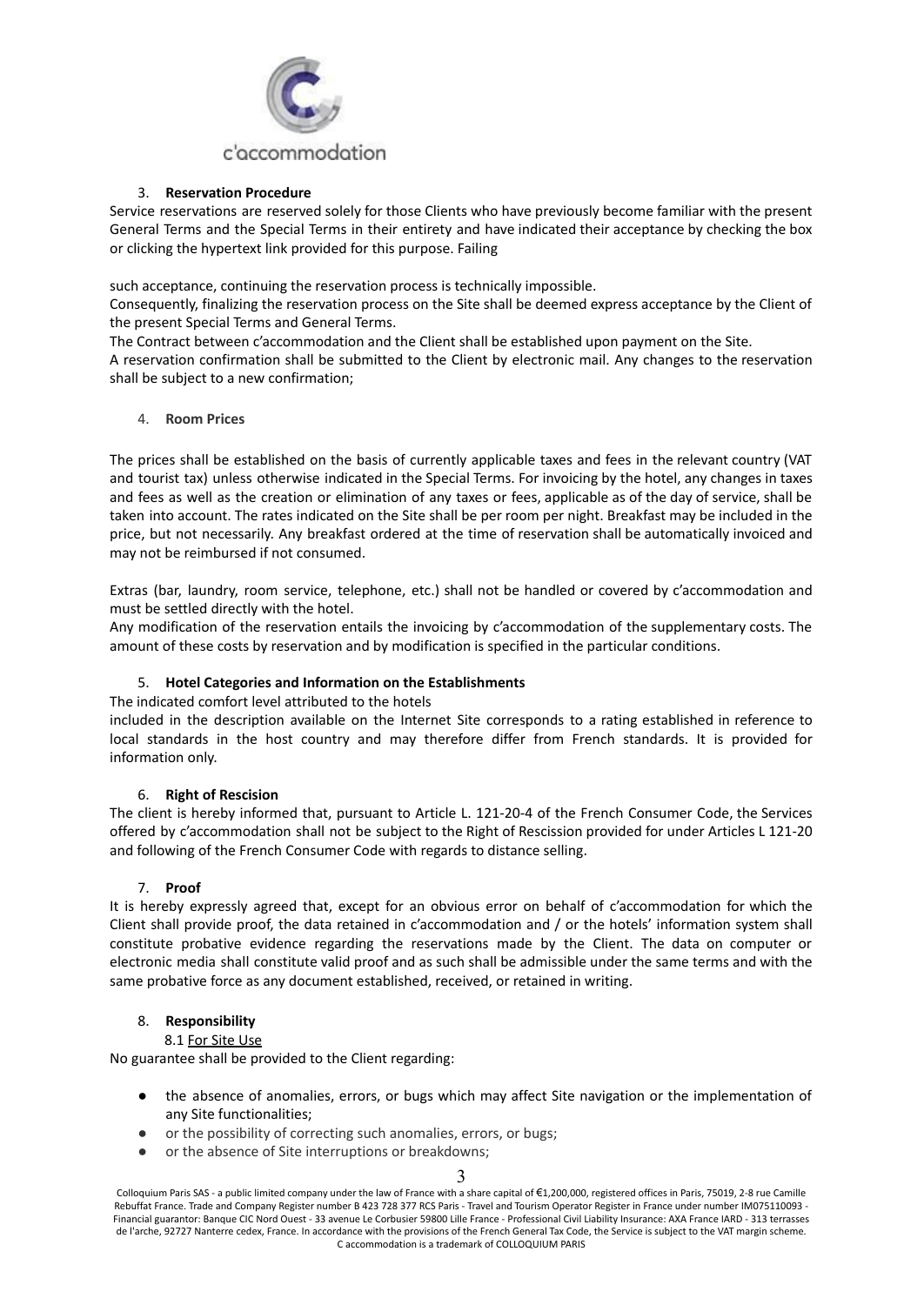

or the Site's compatibility with specific equipment or configurations.

Under no circumstances shall c'accommodation be held accountable for direct or indirect, and / or immaterial damages, whether foreseeable or not (including the loss of profits or opportunity....) resulting from supplying and / or using, or the total or partial impossibility of using any Site functionality.

The hypertext links present on the Site provide for connecting the Client to other Internet sites with the sole purpose of facilitating the Client's research.

In any case, the Client hereby acknowledges familiarity with the characteristics and limits of the Internet, in particular its technical performance, response times for viewing, querying, or transferring data, and the risks related to communications security.

## 8.2 For the Services

As c'accommodation is acting as an intermediary for the hotel services, it shall only be responsible for this intermediary activity and shall not be held liable for any incorrect execution or failure to execute the hotel service.

Nevertheless, with regards to its intermediary liability, c'accommodation may be exonerated in whole or in part from its responsibility if it provides proof that the failure to execute or incorrect execution is attributable to the Client, or the unforeseeable and insurmountable acts of a third-party to the Services, or to a case of Force Majeure.

## 9. **Registration, Insurance, and Financial Guarantee**

#### 9.1 c'accommodation Insurance

c'accommodation is registered upon the Travel and Tourism Operator Register in France under number IM075110093.

In accordance with Article L211-18 b) of the French Tourism Code, c'accommodation has taken out a professional civil liability insurance policy covering it with regards to its activities, i.e. hotel reservations, selling accommodations and hotel stays, particularly for conferences and seminars.

In accordance with Article L211-18 a) of the French Tourism Code, c'accommodation has a financial guarantee with CIC, 22 rue Dupleix, Le Vendome, 76600 Le Havre for its travel agency activities.

## 9.2 Client Insurance

No insurance is included in the prices offered. Therefore, it is recommended that Clients take out an insurance policy covering the consequences of certain cases of cancellation.

#### 10. **Event Cancellation**

c'accommodation shall not be held liable if the Event for which the rooms have been reserved is canceled, for any reason whatsoever. In this case, and if the cancellation is communicated by the Client, the contractually provided cancellation terms shall be applied.

#### 11. **Force Majeure**

The obligations contained in these presents shall not be applicable or shall be suspended if their execution becomes impossible due to a case of force majeure or a fortuitous event.

Shall be deemed case of force majeure any unpredictable, irresistible and outside event of one of the Parties, preventing it from performing partially or totally its obligations arising from this agreement.

 $\Delta$ 

Colloquium Paris SAS - a public limited company under the law of France with a share capital of €1,200,000, registered offices in Paris, 75019, 2-8 rue Camille Rebuffat France. Trade and Company Register number B 423 728 377 RCS Paris - Travel and Tourism Operator Register in France under number IM075110093 - Financial guarantor: Banque CIC Nord Ouest - 33 avenue Le Corbusier 59800 Lille France - Professional Civil Liability Insurance: AXA France IARD - 313 terrasses de l'arche, 92727 Nanterre cedex, France. In accordance with the provisions of the French General Tax Code, the Service is subject to the VAT margin scheme. C accommodation is a trademark of COLLOQUIUM PARIS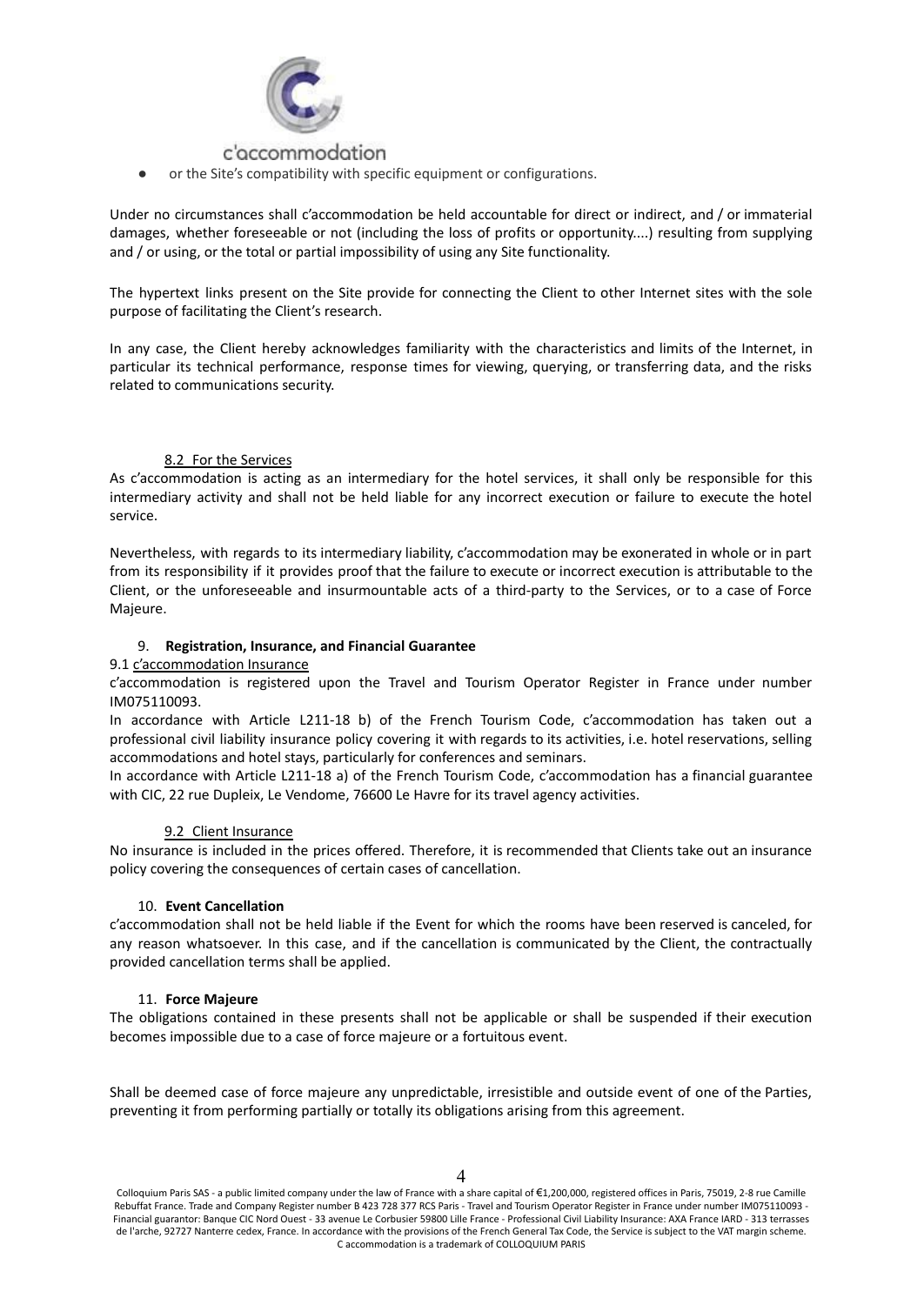

If case a force majeure arises or persists within a 30 days period preceding the first day of the overnight stays and at the end of this period it is still in effect, than each party may, if no agreement is reached, terminate the Agreement by certified letter without any compensation of any kind whatsoever being due.

Should such an event last or occur within 30 days prior to first reserved night, the Contract may be terminated by the first requesting Parity, without giving rise to damages for either Party. Such termination shall take effect upon presentation of the registered letter; return receipt requested denouncing said Contract. c'accommodation will keep the deposits already paid by the Client.

## 12. **Intellectual Property**

The Site, its content, and all component elements,

are creations for which c'accommodation holds all intellectual property rights and / or usage rights, particularly with regards to author's rights, database rights, trademarks, drawings, and models.

The Site, as well as the software, databases, texts, information, analyses, images, photographs, graphics, logos, sounds, and all other data contained on the Site shall remain the exclusive property of c'accommodation.

The Client is hereby granted a non-exclusive, non-transferable right to use in a private setting the Site and the data contained on the Site. The right so granted shall consist of (i) a right to online consultation of the data and information contained on the Site and (ii) a right to reproduce, in the form of a printout and / or backup, the data and information consulted. Said usage right shall be understood as solely for strictly private use.

Any other use of the Site, particularly commercial, on behalf of the client is strictly prohibited. In particular, the Client shall refrain from, non-exhaustively: reproducing and / or representing for a purpose other than private, selling, distributing, publishing, translating, adapting, diffusing, and communicating, in whole or in part, in any form whatsoever, any element, information, or data from the Site.

Moreover, the Client shall refrain from introducing, by any means whatsoever, data which may modify or damage the Site's content or presentation.

Any hypertext link to the Site, regardless of link type, must be subject to prior authorization by c'accommodation, acting in the name and on behalf of the relevant rights holder, in paper or electronic format.

## 13. **Data Protection**

The information communicated by the User on the Site shall be used for processing and making reservations. In accordance with Article 32 of the French Personal Data Protection law dated January 6<sup>th</sup>, 1978 modified by law 2004-801 dated August 6<sup>th</sup>, 2004, the information required for processing and making reservations shall be indicated by an asterisk on Site pages.

The other requests for information with an optional response or information regarding the Client's interest in offers that may be sent to him are designed to understand the Client better and improve the services provided.

c'accommodation may communicate to the Client by any means (electronic or paper) information providing for better understanding and better using their respective sites, proposing promotional offers disseminated on its sites and offers from Partners, in strict compliance with the provisions of the Personal Data Protection law as amended, subject to the Client's prior consent or opposition.

Moreover, c'accommodation may submit information regarding the Client's reservation to its insurer. Such transmission allows c'accommodation to combat bank card fraud.

Should outstanding debts occur due to the fraudulent use of a bankcard, the contact information related to the Client's reservation originating such outstanding debt shall be inscribed upon a payment incident register established by the insurer and under its responsibility.

Colloquium Paris SAS - a public limited company under the law of France with a share capital of €1,200,000, registered offices in Paris, 75019, 2-8 rue Camille Rebuffat France. Trade and Company Register number B 423 728 377 RCS Paris - Travel and Tourism Operator Register in France under number IM075110093 - Financial guarantor: Banque CIC Nord Ouest - 33 avenue Le Corbusier 59800 Lille France - Professional Civil Liability Insurance: AXA France IARD - 313 terrasses de l'arche, 92727 Nanterre cedex, France. In accordance with the provisions of the French General Tax Code, the Service is subject to the VAT margin scheme. C accommodation is a trademark of COLLOQUIUM PARIS